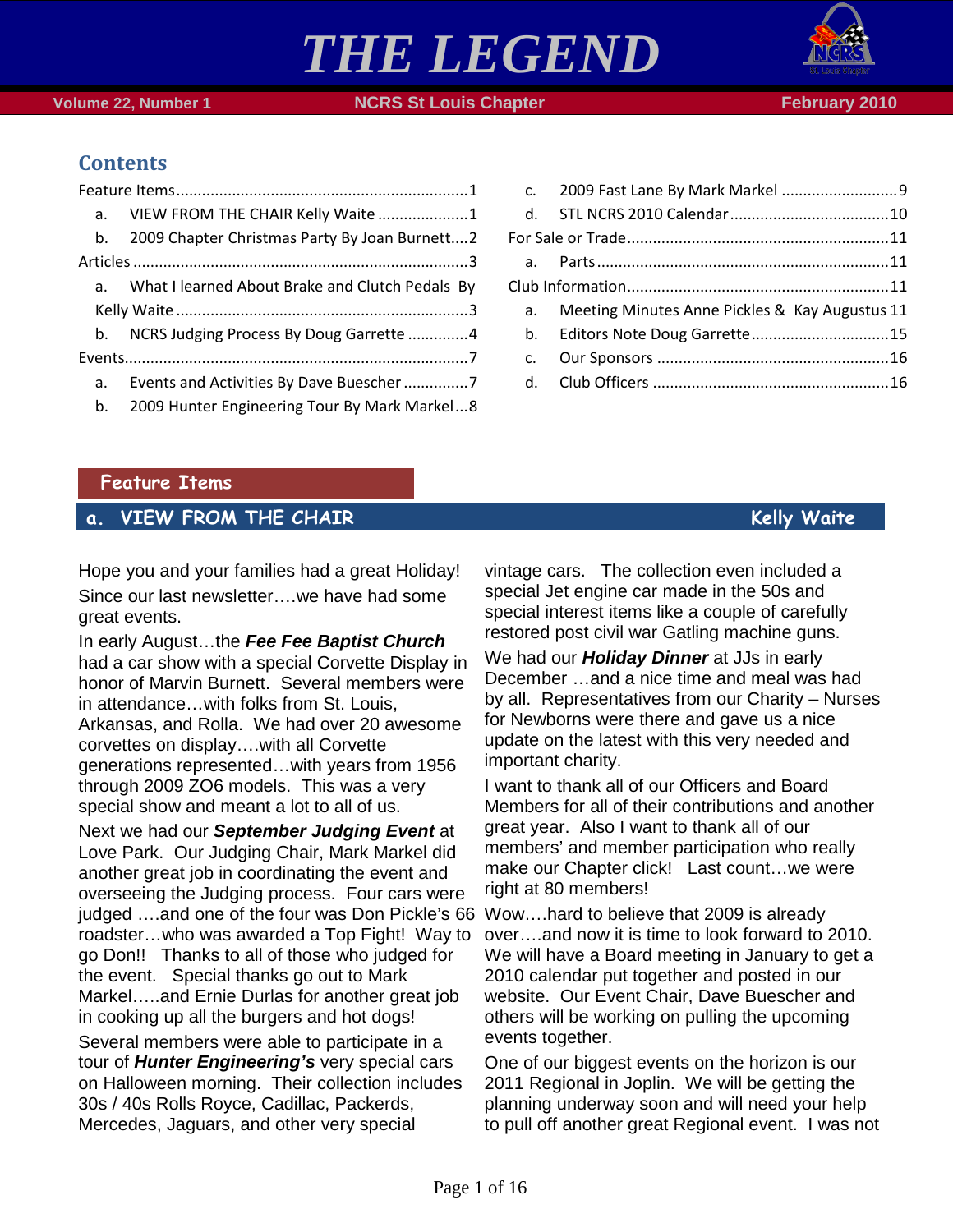

### **Volume 22, Number 1 NCRS St Louis Chapter February 2010 February 2010**

able to attend the last Regional that our Chapter and other hosted in Joplin several years back….but I am told that that Joplin always drew a nice collection of cars from Oklahoma, Texas, Missouri, Kansas and others….and was always a

great time! I am really looking forward to our Joplin Regional ….and thank you in advance for your participation and help!!

I am looking forward to a great 2010…and hope to see you soon!

### <span id="page-1-0"></span>**b.** 2009 Chapter Christmas Party **Burnett** By Joan Burnett

The 2009 St. Louis Chapter Christmas Party was held at JJ's on December 5<sup>th</sup>. Claire Devoto and her husband from Nurses for Newborns were our invited guest. The Chapter presented the Charity with a \$500 check. Donations by Chapter members were also collected and presented.

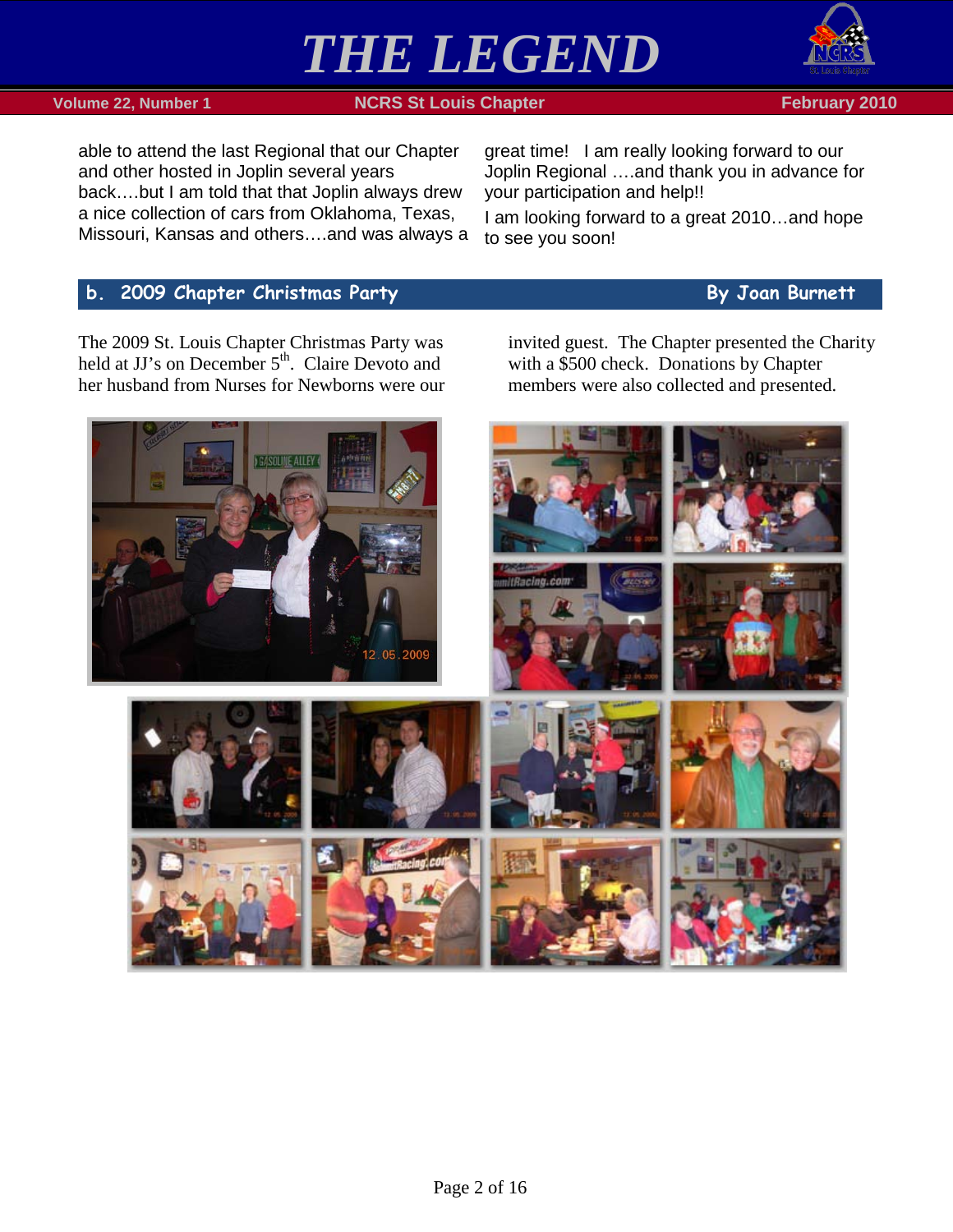## *THE LEGEND* **Volume 22, Number 1 NCRS St Louis Chapter February 2010**



### <span id="page-2-0"></span>**Articles**

### <span id="page-2-1"></span>**a. What I learned About Brake and Clutch Pedals By Kelly Waite**

I normally learn things the hard way….and my recent experience with Brake and Clutch pedals is no exception.

The bads news is that my brake and clutch pedals were from a later car….perhaps 59 or later. (See first picture). The good news is that I



had a correct set for my 57 in my parts supply. (Hmmmm…I may have too many parts…..that is a different story).

The 56 / 57 clutch pedal is a bit different from other years. It does not have brace bolted on it, and also has a rubber stop. The size of the pedals are slightly smaller and oval in shape. The brake light switch is different as well. (see second picture).



First thing I did was to paint every square inch of the pedals….to make sure rust never comes back. Then it was time to put the nylon inserts that go into the housing and provide a nice tight fit for the pedal axle. Uh oh….the insert did not want to go in…but I used force and finally got it in. Then it was time to put the clutch pedal in the insert. That was way too tight…but with more

force….and more pressure…I finally got the clutch pedal inserted. I figured I could put WD40 on it and it would be fine.



When I was done…in spite of a lot of WD40…I realized that the brake and clutch pedal had no movement at all…..unless you put quite a bit of force on it. There was no way that the brake pedal would go back and forth as intended. Oops…..it appears that the nylon inserts did not want all that protective paint in there.

Further…I was reading the new manual….(page 18)…and found out that the factory did not paint the ends of the pedals….apparently to avoid this issue. They left the top area of the pedals bare metal…and only painted the lower section….approximately 8 inches below the top.

So I started over….and stripped all of the paint and the primer….and re-did. I did use clear coat to protect the unpainted areas….but was careful not to get any in areas where the nylon inserts go in. Now it works as intended.

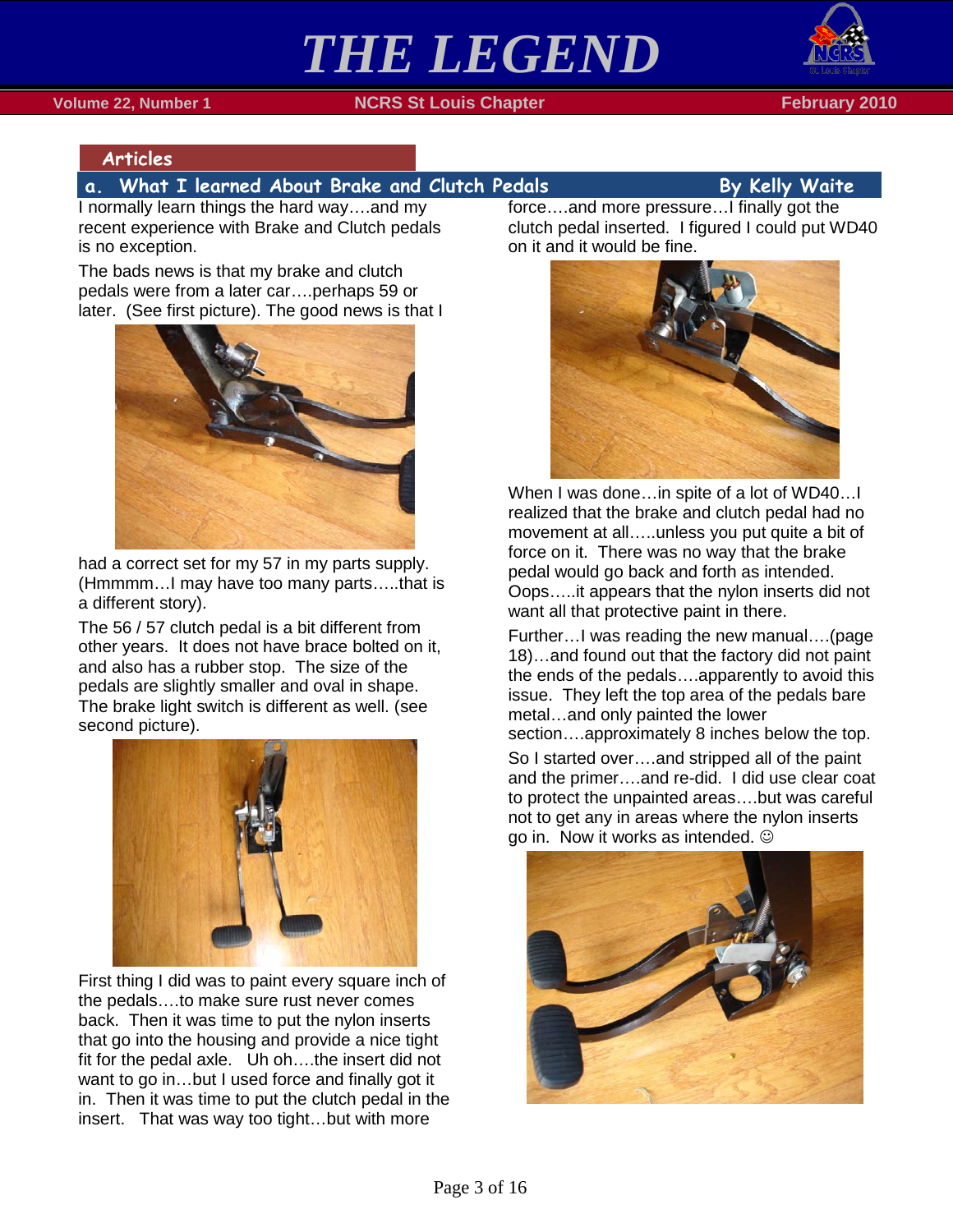

### <span id="page-3-0"></span>**b.** NCRS Judging Process **By Doug Garrette**

The NCRS has compiled and is constantly updating detailed judging standards and rules for each Corvette model division from 1953 through 1996. These guidelines in the NCRS technical manuals are recognized as THE STANDARD in determining originality.

A judging system has been designed around these to educate each owner about their car as well as providing recognition for excellence in the areas of restoration, performance, or preservation. Judging Reference Manuals are available that outlines the rules, procedures, and policies pertaining to judging events, conducting a judging school, Duntov Mark of Excellence Awards, Flight Awards, Performance Verification Testing, and the new Chevrolet Bowtie/Star Awards. These manuals are "must-haves" for anyone entering a Corvette or judging/observing at an NCRS event. These and other manuals are available for sale at the [NCRS Online Store.](http://www.ncrs.org/store/shop.cgi/page=index.html/SID=PUT_SID_HERE) There are eleven award catigories supported by the NCRS:

(The following sections are summarized from the [NCRS Awards](http://www.ncrs.org/awards.html) webpage.)

### ---------------------------------------------------------------- **Flight Award**

This is an award based on the detailed standards and rules included in the NCRS Technical Information Manual & Judging Guide and scored using the NCRS Judging Sheets. The judging sheets contain the point assignments. There are five indivisual sections (Operations, Interior, Exterior, Mechanical, and Chassis) and a summary that are used in each set. The scoring is based on a deducting points system using the criteria described in these sheets . Each car beings the judging with 4500pts.

| <b>Award Level</b>   | <b>Percent</b> | maximum deduct |  |
|----------------------|----------------|----------------|--|
| <b>Top Flight</b>    | 94-100%        | 270 pts.       |  |
| <b>Second Flight</b> | 85-93.9%       | 675 pts.       |  |
| <b>Third Flight</b>  | 75-84.9%       | 1125 pts.      |  |

(Judging Score Sheets are available fo[r download.](http://www.ncrs.org/membership/scoresheets.html))

The Technical Information & Judging Guide contains all of the Standard Deductions that are used for certain items on the cars.

-----------------------------------------------------------------

### **NCRS Performance Verification Award**

This award was created by the National Corvette Restorers Society in 1985, the award recognizes individuals for the restoration and preservation of 1953 -1996 Corvettes. To achieve this award, an owner must attain a NCRS Flight award based on an original "as manufactured" standard at a NCRS event; as well as present the car for a rigorous performance test of all vehicle mechanical components and functions, all of which must operate as those of a new car, without a single failure.

-----------------------------------------------------------------

### **NCRS DUNTOV Mark of Excellence Award**

This award was created by the National Corvette Restorers Society in 1985, in honor of Mr. Zora Arkus-Duntov, long-time Chief Engineer for the Chevrolet Corvette, who retired from General Motors in 1975. The Duntov Award recognizes individuals for the restoration and preservation of 1953 -1974 Corvettes. To achieve this coveted award, an owner must attain a judging score of at least 97% out of 100 % based on an original "as manufactured" standard at a National or Regional NCRS event; as well as present the car for a rigorous performance test of all vehicle mechanical components and functions, all of which must operate as those of a new car, without a single failure. Finally, the car must again score at least 97%, at a National NCRS Convention, to receive the Duntov Award. The process of achieving the Duntov Award requires attendance at a minimum of three events, and must be completed within a three year period.

-------------------------------------------------

### **NCRS McLELLAN Mark of Excellence Award**

This award was created by the National Corvette Restorers Society in 1997, in honor of Mr. David R. McLellan, long-time Chief Engineer for the Chevrolet Corvette, who retired from General Motors in 1996. The McLellan Award recognizes individuals for the restoration and preservation of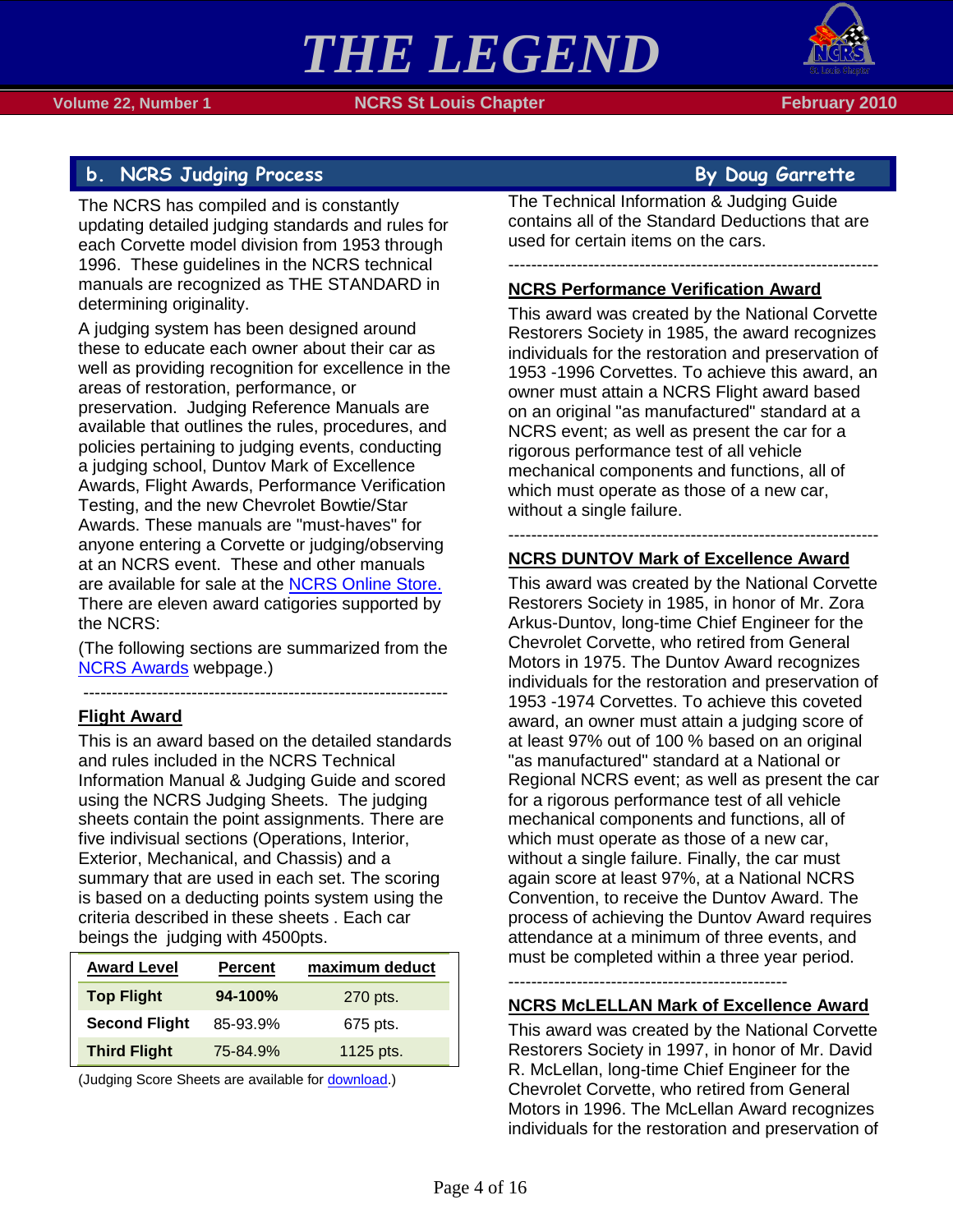

 **Volume 22, Number 1 NGRS St Louis Chapter February 2010** 

1975 - 1992 Corvettes.. To achieve this coveted award, an owner must attain a judging score of at least 97% out of 100 based on an original "as manufactured" standard at a National or Regional NCRS event; as well as present the car for a rigorous performance test of all vehicle mechanical components and functions, all of which must operate as those of a new car, without a single failure. Finally, the car must again score at least 97%, at a National NCRS Convention, to receive the McLellan Award. The process of achieving the McLellan Award requires attendance at a minimum of three events, and must be completed within a three year period.

-----------------------------------------------------------------

### **NCRS HILL Mark of Excellence Award**

This award was created by the National Corvette Restorers Society in honor of Mr. David C. Hill, Chief Engineer for the Chevrolet Corvette from November 18, 1992 until his retirement January 1, 2006. The Hill Award recognizes individuals for the restoration and preservation of 1993 - 1996 Corvettes.. To achieve this coveted award, an owner must attain a judging score of at least 97% out of 100 based on an original "as manufactured" standard at a National or Regional NCRS event; as well as present the car for a rigorous performance test of all vehicle mechanical components and functions, all of which must operate as those of a new car, without a single failure. Finally, the car must again score at least 97%, at a National NCRS Convention, to receive the Hill Award. The process of achieving the Hill Award requires attendance at a minimum of three events, and must be completed within a three year period.

### **NCRS FOLZ Memorial Award**

This award was created by the National Corvette Restorers Society in 1988, in honor of Mr. Sam Folz, one of the founding fathers and past president of the National Corvette Restorers Society. The Sam Folz Memorial award recognizes individuals for the restoration, preservation and driving enjoyment of 1953 - 1989 Corvettes. To achieve this award, an owner must drive their Corvette the greatest distance to attend the National Convention and attain a Top

-----------------------------------------------------------------

Flight which requires a judging score of at least 94%, including mileage points, based on our original "as manufactured" standard. Should similar mileage results occur, multiple awards are given. As of end of the 2007 season, only 48 individuals have received the Sam Folz Memorial award.

-----------------------------------------------------------------

### **NCRS FOUNDERS Award**

This award was created by the National Corvette Restorers Society in 1995, in honor of the seven founding fathers of NCRS. The Founders Award encourages and recognizes the value and enjoyment of member participation in NCRS activities and demonstrates the NCRS commitment to equally recognize the significance of the "Driven Corvette" among our membership, regardless of Flight status achieved and applies to 1953 - 1989 Corvettes. To achieve this coveted award, an owner must first be a member of any NCRS Chapter. Achieve any NCRS Flight award at a Chapter judging event, driven both ways. Achieve a 96% score on an operations check at a regional driven both ways. Achieve a level 1 or higher rating in the NCRS Judging or Tabulation recognition program. Submit an article for the "Corvette Restorer" magazine. Participate in the NCRS National Road Tour, a minimum of 500 miles. Display the car and recheck the operations at the National Convention scoring at least 96%. It must all be accomplished within a three year period. As of end of the 2007 season, only 221 individuals have received the Founders award. One member has done it two years in a row. Those founding fathers present at our National Convention personally present the special plaque.

### -----------------------------------------------------------------

### **NCRS CHEVROLET BOWTIE Award**

This award was created by the National Corvette Restorers Society in 1992. The Bowtie award recognizes the un restored Corvette and encourages the owner to retain and display the car in its present condition for the enjoyment and continuing educational benefit of our membership. The award is earned only at a National Convention by un-restored cars successfully judged and voted to be historically and educationally significant in four areas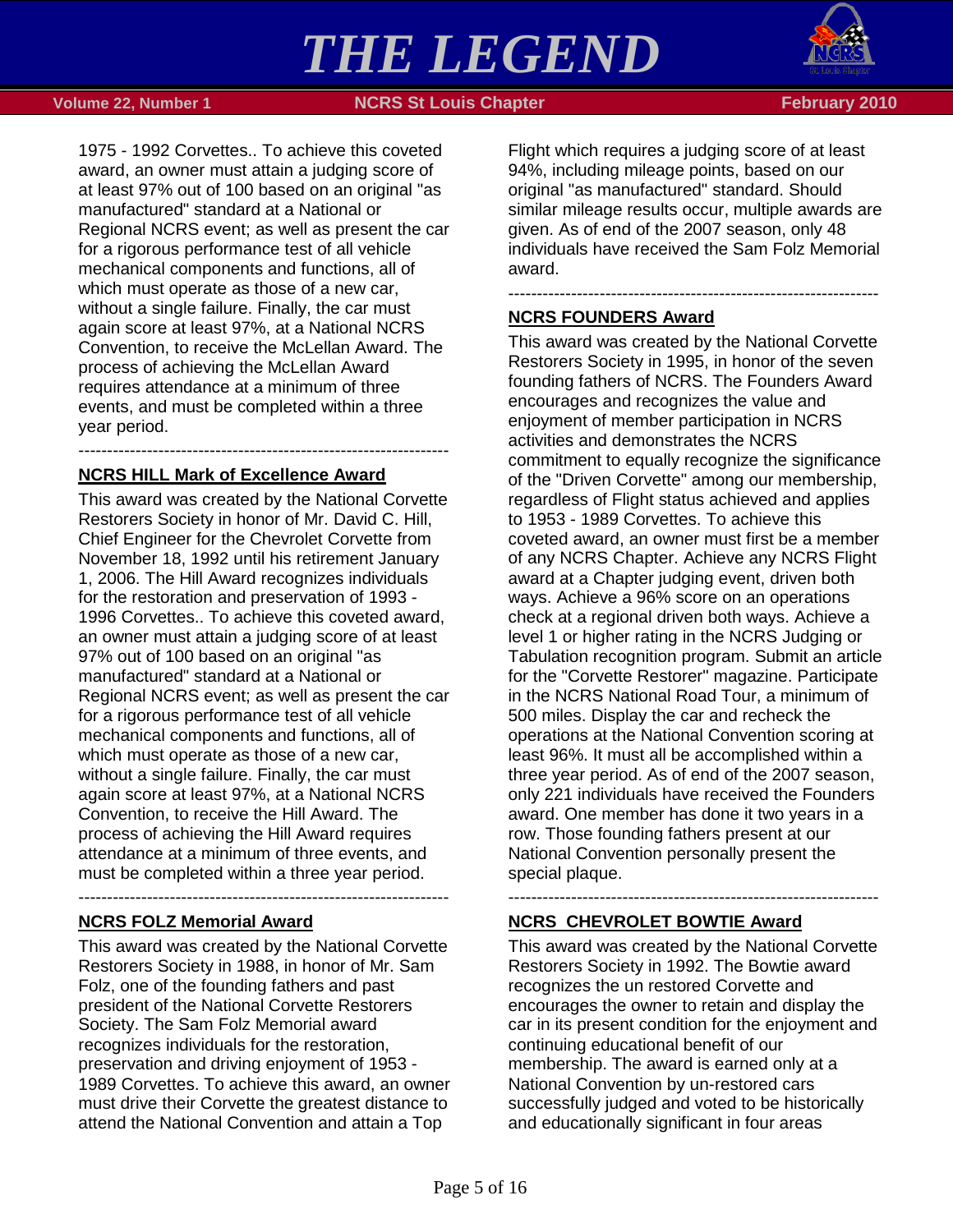

 **Volume 22, Number 1 NCRS St Louis Chapter February 2010**

(Interior, Exterior, Mechanical and Chassis). This award is available to any model year currently judged by NCRS which was manufactured 20 or more years ago. Regardless of change in ownership or judging result the car may never be presented for judging again. The judged section requires an 80 to 85% pass with the following standard "Does the item, part, fabric, plating or coating appear to actually be that which was specifically installed or applied on this car at the time of manufacture". If this is successfully passed the vote with the following standard "Does the area judged display significant educational and historical value which should be preserved in its present condition" is taken. Passing both sections in all four areas earns the NCRS - Chevrolet Bowtie award.

### ----------------------------------------------------------------- **NCRS CHEVROLET CROSSED FLAGS Award**

This award was created by the National Corvette Restorers Society in 2006. The NCRS Chevrolet Crossed Flags Award is intended to recognize exceptional original, un-restored cars and encourage the owners to retain and display the car in its present condition. The NCRS Chevrolet Crossed Flags award is earned only at a National Convention by un restored cars successfully judged and voted to be historically and educationally significant in four areas (Interior, Exterior, Mechanical and Chassis). This award is available to 1984 and newer Corvette currently judged by NCRS that have received a NCRS McLellan Mark of Excellence award. Regardless of change in ownership or judging result the car may never be presented for judging again. The judged section requires a 90% pass with the following standard "Does the item, part, fabric, plating or coating appear to actually be that which was specifically installed or applied on this car at the time of manufacture". If this is successfully passed the vote with the following standard "Does the area judged display significant educational and historical value which should be preserved in its present condition" is taken. Passing both sections in all four areas earns the NCRS - Chevrolet Crossed Flags award. As of end of the 2007 season, only 8 Corvettes have received this award.

-----------------------------------------------------------------

### **NCRS AMERICAN HERITIGE Award**

This award was created by the National Corvette Restorers Society in 1998. The American Heritage Award, presented at the National Convention recognizes unique Corvettes such as, but not limited to, GM Styling Cars, GM Experimental Cars, and Factory or Vintage Race Cars. These cars must be a historically significant piece of Corvette heritage and it has been created for cars that do not currently meet our judging standard because of their intended use. GM Styling and GM experimental cars must have documentation which indicates they indeed were an exercise by GM. Vintage race cars must have actual race history and must be presented in the race form that represents the most significant part of that history documentation is required, in the form deemed acceptable for each individual case. Presentation of the Award will be restricted to no more than two or three vehicles per year.

### **NCRS SPORTSMAN Award**

The Sportsman Award, presented by a Chapter officer at a local chapter function, has two purposes:

-----------------------------------------------------------------

- I. Encourage member participation in NCRS events.
- II. Demonstrate NCRS's commitment to recognize the member who actively attends and drives a Corvette to Chapter, Regional and National meets.

Within the award year or three preceding calendar years, a member must achieve:

- a. Be a member of any NCRS Chapter. Membership must be carried during all points accumulation. (Chapter, at their discretion may wave NCRS membership for first time participant at a Chapter meet).
- b. Member must own and drive a 1953 through current production Corvette and park in the designated "Sportsman" parking area...or... Member must own and drive a "Stock appearing" 1953-1982 Corvette and be willing to leave their car on the judging field with the judged cars during the event as space permits. "Stock appearing" is defined as no body, bumper or driving light modifications.
- c. Must pay event registration fee. Must register and pay for Sportsman participation at the event. Must remain at the event until all Flight Judging is complete.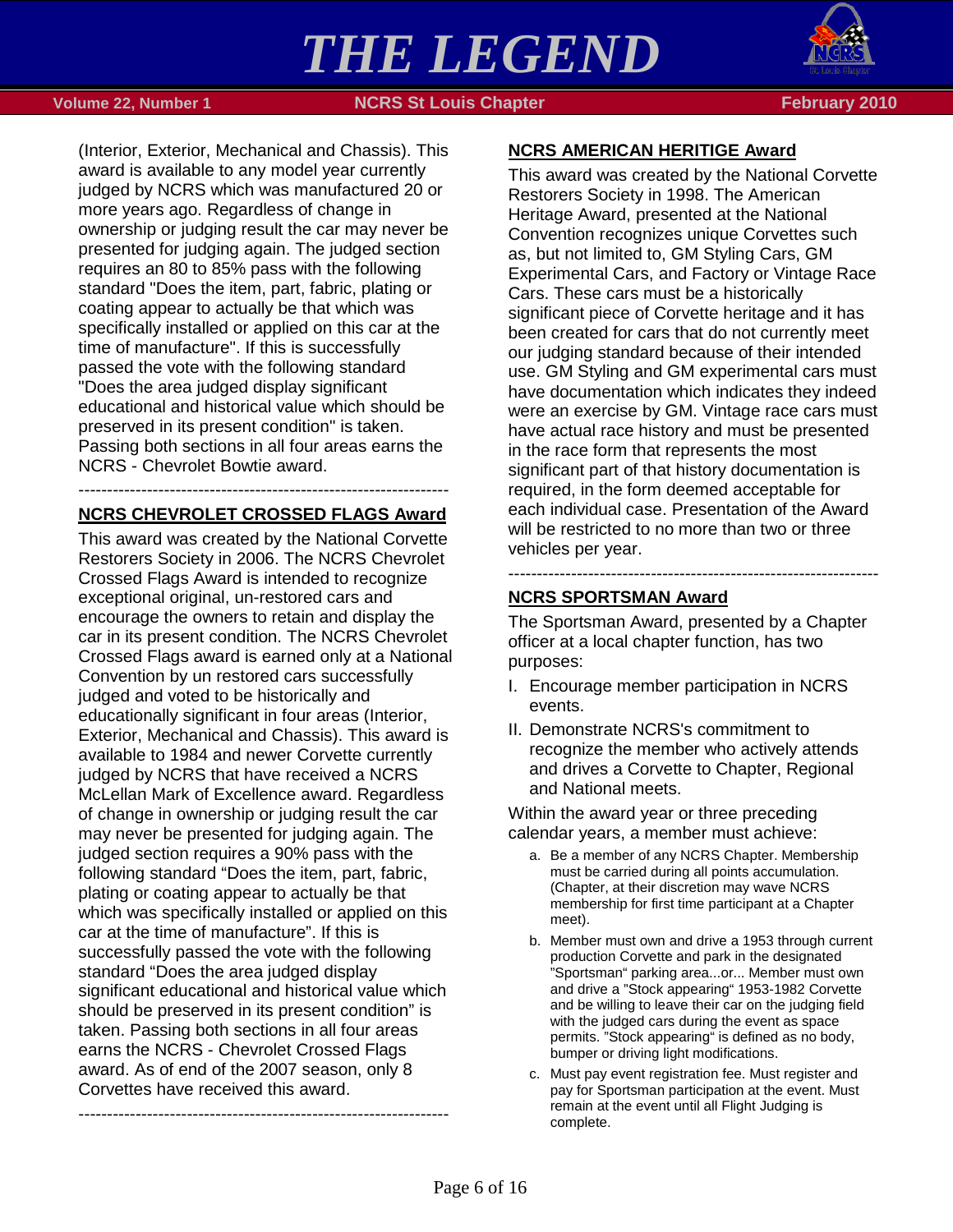



- d. Must provide proof of liability insurance.
- e. Owner may accumulate points with the same Corvette or with different Corvettes.
- f. There will be no judging of any kind. Participant (at Chapter discretion) receive a Sportsman ribbon. Participant earns points as follows: Chapter meet- 2 points; Regional meet- 3 points; National meet- 5 points.
- g. Participant will not be able to register for Sportsman and attempt any other award at the same meet. For example, no Founders operations check and Sportsman, or no Flight Judging and Sportsman, or no Duntov Display and Sportsman, etc.
- h. Member may not gain multiple points by entering more than 1 car per event. When a member achieves 20 Sportsman points within a three year period, including Sportsman participation in at least two Regionals, a plaque will be provided by National to their Chapter officers for presentation at the Chapter level. This plaque will have space to add on plates that can only be earned by re-presentation at a National Convention in any single year that the member accumulates 10 additional points (including Sportsman participation at the National Convention).

### <span id="page-6-0"></span>**Events**

### <span id="page-6-1"></span>**a. Events and Activities By Dave Buescher**

The St Louis chapter is planning 3 upcoming events this year for the group.

For April we are planning a tech session, June a garage tour and September a road tour.

I am looking for help from chapter members that are willing to assist in planning these events and willing participants to host stops on the road tour

The first event will be a tech session in April. I would like to do a session away from the monthly meeting at an outside destination so our member can get their cars out.

Some ideas for the tech session can be……… if you are planning to install a lift and are unsure how to go about it and need some help or you may be wanting to build a body dolly or even pull a body off a frame.

Our chapter has many seasoned veterans that done just about everything related to the hobby and are willing to help out.

If we cannot arrange an outside event we will do a presentation at the monthly dinner meeting on the second Thursday of the month.

If you have an idea or a topic of a technical nature or a "show and tell " that you would like to present to the club to discuss and or review please let me know and I will help plan it out.

The second event that we are planning will be a garage tour in June. I am looking for people to volunteer and host a stop on the garage tour.

The stop would consist of about a hour visit at your garage and give you a chance to show off your "collection".

If you would consider having refreshments and snacks at your stop, I will help with the arrangements and the chapter will cover all the expenses.

The third event will be a road tour that we have scheduled on the  $18<sup>th</sup>$  of September, weather permitting.

If you know of an interesting destination, know someone with a unique collection that would be willing to share with us or a just good place to have lunch somewhere out there let me know and we will set it up.

It would be nice to keep the distance to the destination around 50 to 75 miles from downtown ST Louis, one way to keep to an easy day trip for everyone

The St Louis NCRS Chapter again this year will sponsor 10 reserved spaces for its members in the **Horseless Carriage Concours d'Elegance Easter car show** in Forest Park on April 4, 2010

If you are interested in participating in this event to display you Corvette, please contact me and I will reserve you a spot.

In years past we have had a modest turn out for this event. It would be nice to have a large turn out and fill our reserved area with members Corvette's.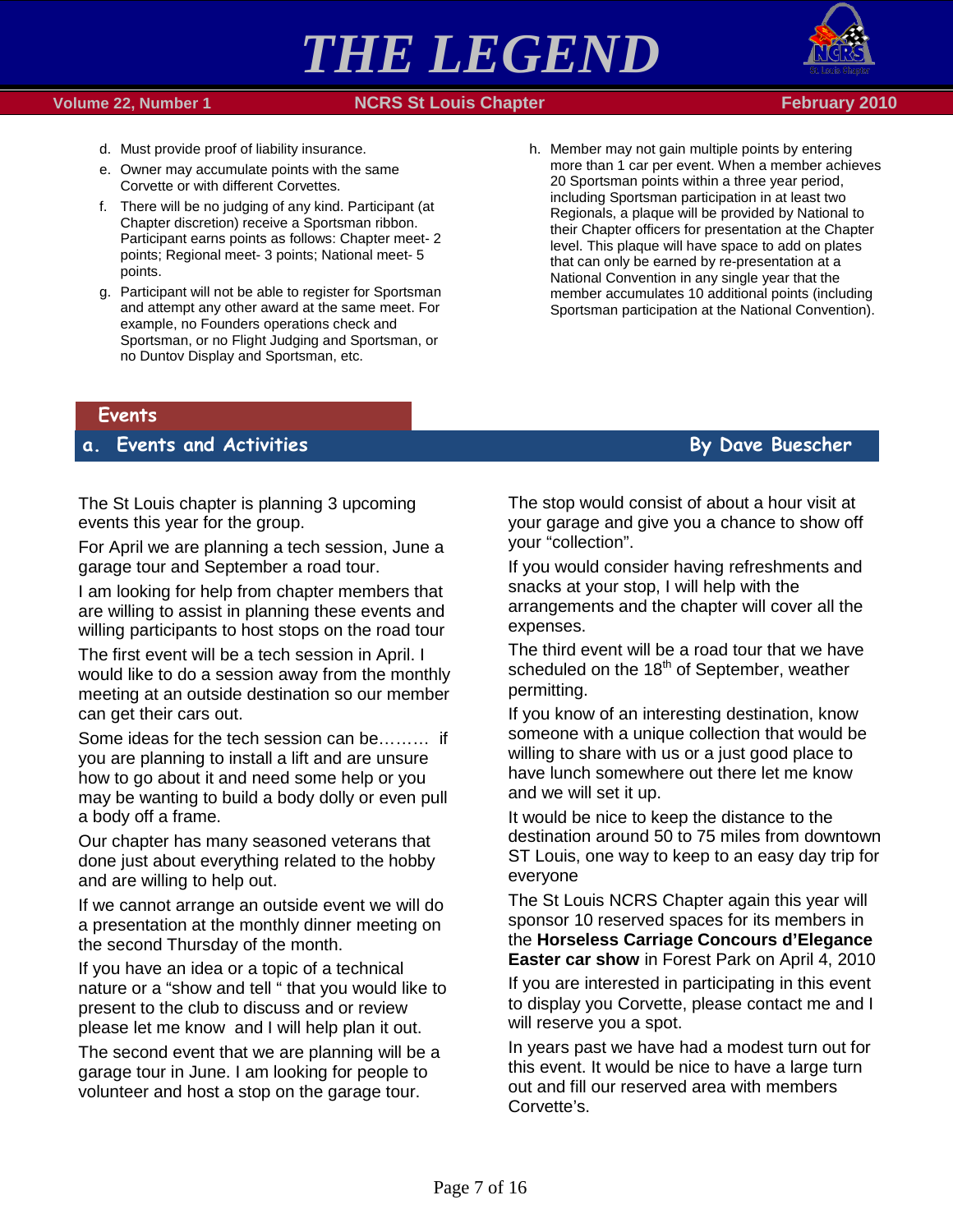



### **Volume 22, Number 1 NCRS St Louis Chapter February 2010**

Please contact me to reserve your space and I will get you your entry pass to you via mail or at the next chapter meeting on March 11 at JJ's

These events are part of the chapters requirements to stay in good standing with the NCRS and mandatory for the chapter to keep our TOP FLIGHT chapter rating.

### **Your participation in these events is greatly needed and appreciated so if you are willing to participate or**

### <span id="page-7-0"></span>**b. 2009 Hunter Engineering Tour By Mark Markel**

### **have an idea for any of our upcoming events please let me know.**

Looking forward to some great ideas and events for 2010.

You can contact at me

[dbuescher@mktpileman.com](mailto:dbuescher@mktpileman.com) or call at 618 692 0679

The following are some of the pictures from the tour of Hunter Engineering.



**You are invited to view the full set of Mark's prictures: [2009 NCRS Tour of Hunter Engineering](http://picasaweb.google.com/lh/sredir?uname=DougandCherie&target=ALBUM&id=5440740404469247553&authkey=Gv1sRgCOb3nt_fq7fPzwE&feat=email)**



**2009 NCRS Tour of Hunter Engineering** 11250 Hunter Drive Bridgeton, Missouri 63044 - Sep 4, 2009 by **Mark Markel** NCRS 2009 Club Tour of Hunter Engineering and Fast Lane [View Album](http://picasaweb.google.com/lh/sredir?uname=DougandCherie&target=ALBUM&id=5440740404469247553&authkey=Gv1sRgCOb3nt_fq7fPzwE&feat=email) [Play slideshow](http://picasaweb.google.com/lh/sredir?uname=DougandCherie&target=ALBUM&id=5440740404469247553&authkey=Gv1sRgCOb3nt_fq7fPzwE&feat=email&mode=SLIDESHOW) **[Contribute photos to this album](http://picasaweb.google.com/lh/webUpload?uname=DougandCherie&aid=5440740404469247553)**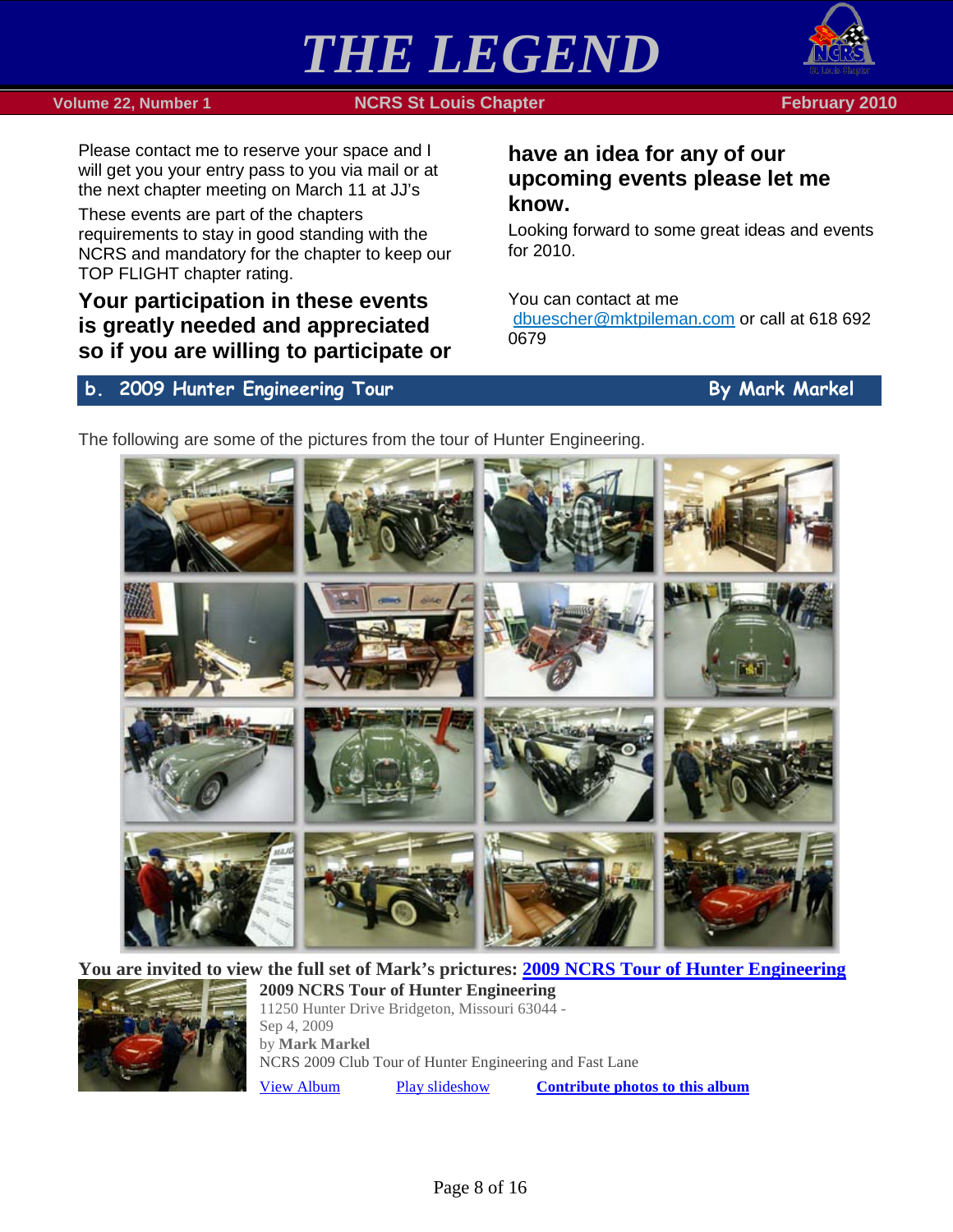



### <span id="page-8-0"></span>**c.** 2009 Fast Lane **By Mark Markel**

The following are the pictures from the Club's visit to Fast Lane.



### **You are invited to view Mark's pictures: [NCRS 2009 Fast Lane Tour](http://picasaweb.google.com/lh/sredir?uname=DougandCherie&target=ALBUM&id=5440744610504718705&authkey=Gv1sRgCP2Yy4-1xZfbBQ&feat=email)**



**NCRS 2009 Fast Lane Tour** Feb 21, 2010 by **Mark Markel** Club Tour of Fast Lane Classic Cars - htt[p://www.fastlanecars.com/Public/FastLaneHome.aspx](http://www.fastlanecars.com/Public/FastLaneHome.aspx) [View Album](http://picasaweb.google.com/lh/sredir?uname=DougandCherie&target=ALBUM&id=5440744610504718705&authkey=Gv1sRgCP2Yy4-1xZfbBQ&feat=email)

[Play slideshow](http://picasaweb.google.com/lh/sredir?uname=DougandCherie&target=ALBUM&id=5440744610504718705&authkey=Gv1sRgCP2Yy4-1xZfbBQ&feat=email&mode=SLIDESHOW) **[Contribute photos to this album](http://picasaweb.google.com/lh/webUpload?uname=DougandCherie&aid=5440744610504718705)**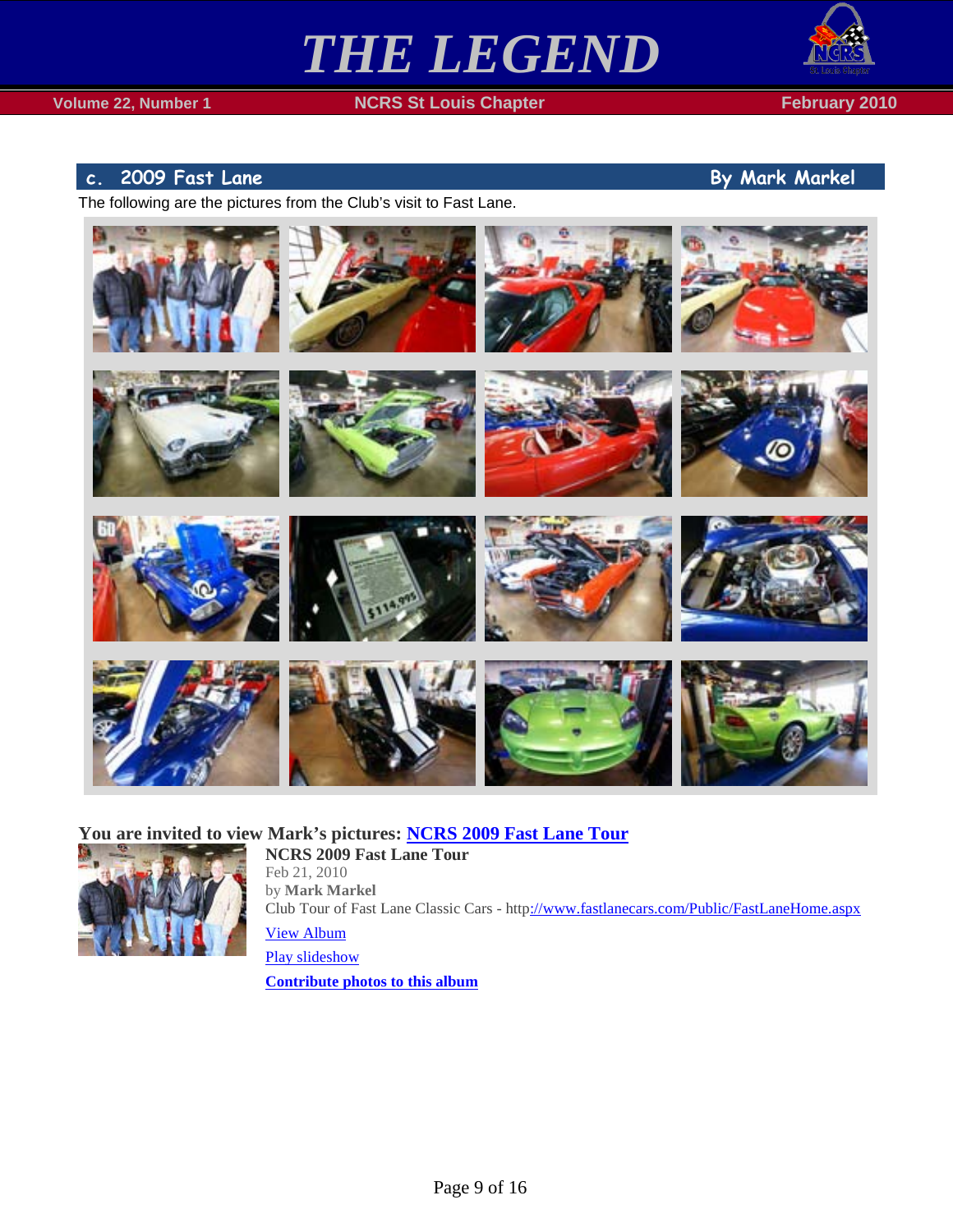

### <span id="page-9-0"></span>**d. STL NCRS 2010 Calendar**

|                                                    | <b>Activity</b>                       | <b>Location</b>                                | <b>Time</b> |
|----------------------------------------------------|---------------------------------------|------------------------------------------------|-------------|
| January                                            |                                       |                                                |             |
| 14, Thursday                                       | <b>St Louis Chapter Meeting</b>       | JJ's, St Charles                               | 6:30 PM     |
| 14, Thursday                                       | <b>St Louis Chapter Board Meeting</b> | JJ's, St Charles                               | 4:30 PM     |
| 20-24, Wednesday /<br>Thursday / Friday / Saturday | Regional - Kissimmee, Florida         | Kissimmee, (Orlanda)<br><b>Florida</b>         |             |
| February                                           |                                       |                                                |             |
| 11, Thursday                                       | <b>St Louis Chapter Meeting</b>       | JJ's, St Charles                               | 6:30 PM     |
| <b>March</b>                                       |                                       |                                                |             |
| 11, Thursday                                       | <b>St Louis Chapter Meeting</b>       | JJ's, St Charles                               | 6:30 PM     |
| TBD, Saturday                                      | <b>NCRS National Board Meeting</b>    |                                                |             |
| <b>April</b>                                       |                                       |                                                |             |
| 8, Thursday                                        | <b>St Louis Chapter Meeting</b>       | JJ's, St Charles                               | 6:30 PM     |
| TBD, Saturday                                      | <b>Judging School</b>                 | <b>TBD</b>                                     |             |
| TBD, Friday / Saturday                             | <b>St Louis Chapter Judging Meet</b>  | Joplin, Missouri?                              |             |
| May                                                |                                       |                                                |             |
| 6-8, Thursday / Friday /<br>Saturday               | Regional - Gettysburg                 | Gettysburg,<br>Pennsylvania                    |             |
| 13, Thursday                                       | <b>St Louis Chapter Meeting</b>       | JJ's, St Charles                               | 6:30 PM     |
| 20-22, Thursday / Friday /<br>Saturday             | <b>Regional - Iowa</b>                | Des Moines, Iowa                               |             |
| 30, Saturday                                       | <b>St Louis Chapter Judging Meet</b>  | <b>Mary's Shelter, Love</b><br>Park?           | 9:00 AM     |
| June                                               |                                       |                                                |             |
| 10, Thursday                                       | <b>St Louis Chapter Meeting</b>       | JJ's, St Charles                               | 6:30 PM     |
| <b>TBD</b>                                         | June Event?                           |                                                |             |
| 24-27, Thursday / Friday /<br>Saturday / Sunday    | <b>Bloomington Gold</b>               | St Charles, IL                                 |             |
| July                                               |                                       |                                                |             |
| 08, Thursday                                       | <b>St Louis Chapter Meeting</b>       | JJ's, St Charles                               | 6:30 PM     |
| 13-18, Tuesday through<br>Sunday                   | <b>NCRS National Convention</b>       | <b>Concord, NC (Lowes</b><br><b>Motor Spd)</b> |             |
| <b>August</b>                                      |                                       |                                                |             |
| 12, Thursday                                       | <b>St Louis Chapter Meeting</b>       | JJ's, St Charles                               | 6:30 PM     |
| 19-21, Thursday / Friday /<br>Saturday             | <b>Regional - Northwest</b>           | Bend, Oregon                                   |             |
| 26-30, Thursday / Friday /<br>Saturday / Sunday    | <b>Corvette's at Carlisle</b>         | Carlisle, PA                                   |             |
| September                                          |                                       |                                                |             |
| 9, Thursday                                        | <b>St Louis Chapter Meeting</b>       | JJ's, St Charles                               | 6:30 PM     |
| 9-11, Thursday / Friday /<br>Saturday              | Regional - Midwest                    | Columbus, OH<br>(McDorman Chevy)               |             |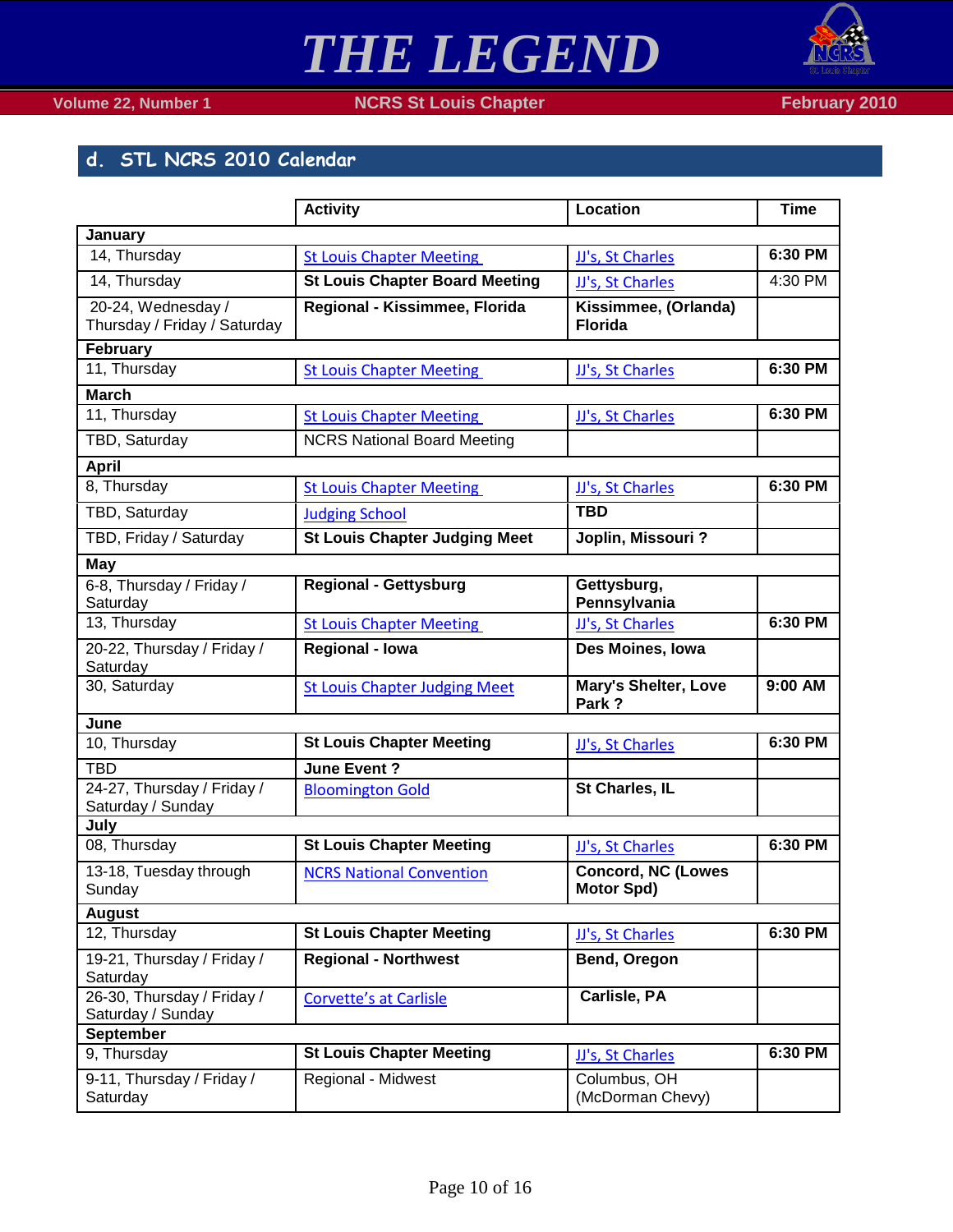

### **Volume 22, Number 1 NCRS St Louis Chapter February 2010**

|                                                  | <b>Activity</b>                         | Location                             | <b>Time</b> |  |
|--------------------------------------------------|-----------------------------------------|--------------------------------------|-------------|--|
| 18, Saturday                                     | <b>St Louis Chapter Judging Meet</b>    | <b>Mary's Shelter, Love</b><br>Park? | 9:00 AM     |  |
| 25, Sunday                                       | Queeny Park Swap Meet?                  |                                      |             |  |
| 17-19, Friday / Saturday /<br>Sunday             | <b>Funfest - Mid America Motorworks</b> | Effingham, IL                        |             |  |
| Sept 30 - Oct 2, Thursday /<br>Friday / Saturday | Regional - Western                      | Albuquerque, New<br>Mexico           |             |  |
| October                                          |                                         |                                      |             |  |
| 14, Thursday                                     | <b>St Louis Chapter Meeting</b>         | JJ's, St Charles                     | 6:30 PM     |  |
| TBD                                              | <b>October Event?</b>                   |                                      |             |  |
| <b>November</b>                                  |                                         |                                      |             |  |
| 11, Thursday                                     | <b>St Louis Chapter Meeting</b>         | JJ's, St Charles                     | 6:30 PM     |  |
| <b>December</b>                                  |                                         |                                      |             |  |
| 04, Saturday                                     | <b>St Louis Chapter Holiday Meal</b>    | <b>TBD</b>                           |             |  |

### <span id="page-10-0"></span>**For Sale or Trade**

### <span id="page-10-1"></span>**a. Parts**

(*Send me any items that you have for sale or are looking for and they will go in the next edition!)*

### <span id="page-10-2"></span>**Club Information**

The July 09, 2009, meeting of the St Louis Chapter of NCRS was called to order by Chairperson Kelly Waite. The meetings being held at J J's in St Charles seems to be drawing a few more Corvettes and good conversation. We will continue to meet there until further notice.

Mark Markel had Kelly hand out the certificates for the Judging Meet that was held in May.

Dave Buescher reported that the road trip to D and A was a success. They had a large turnout. D & A also gave away some t-shirts. Seems it is the only group that has ever thanked him for opening his shop.

Joe Raine met with the Route 66 road tour on their way to San Jose. They were taking Route 66 all the way to California. After a stop at Ted Drew's, they will connect with the National Road Tour.

### <span id="page-10-3"></span>**a. Meeting Minutes Anne Pickles & Kay Augustus**

Doug Garrette is looking for articles and pictures for the newsletter.

Meeting next month will be at J J's again. Everyone seems to like it.

Information that Gary Chesnut needed had been sent out.

Bloomington seemed to go well. There was a large group there and they seemed to be selling OK. Randy Rapp and Bill Lacy both received a Bloomington Gold on their cars.

Don't forget the Memorial Car Show for Marvin at FeeFee Baptist Church on August 1st. Marvin would be pleased with a good representation from our club.

**Greg Simon reminded everyone to block Bloomington for next year. Most rooms require at least 3 nights. It pays to just get a vendor spot**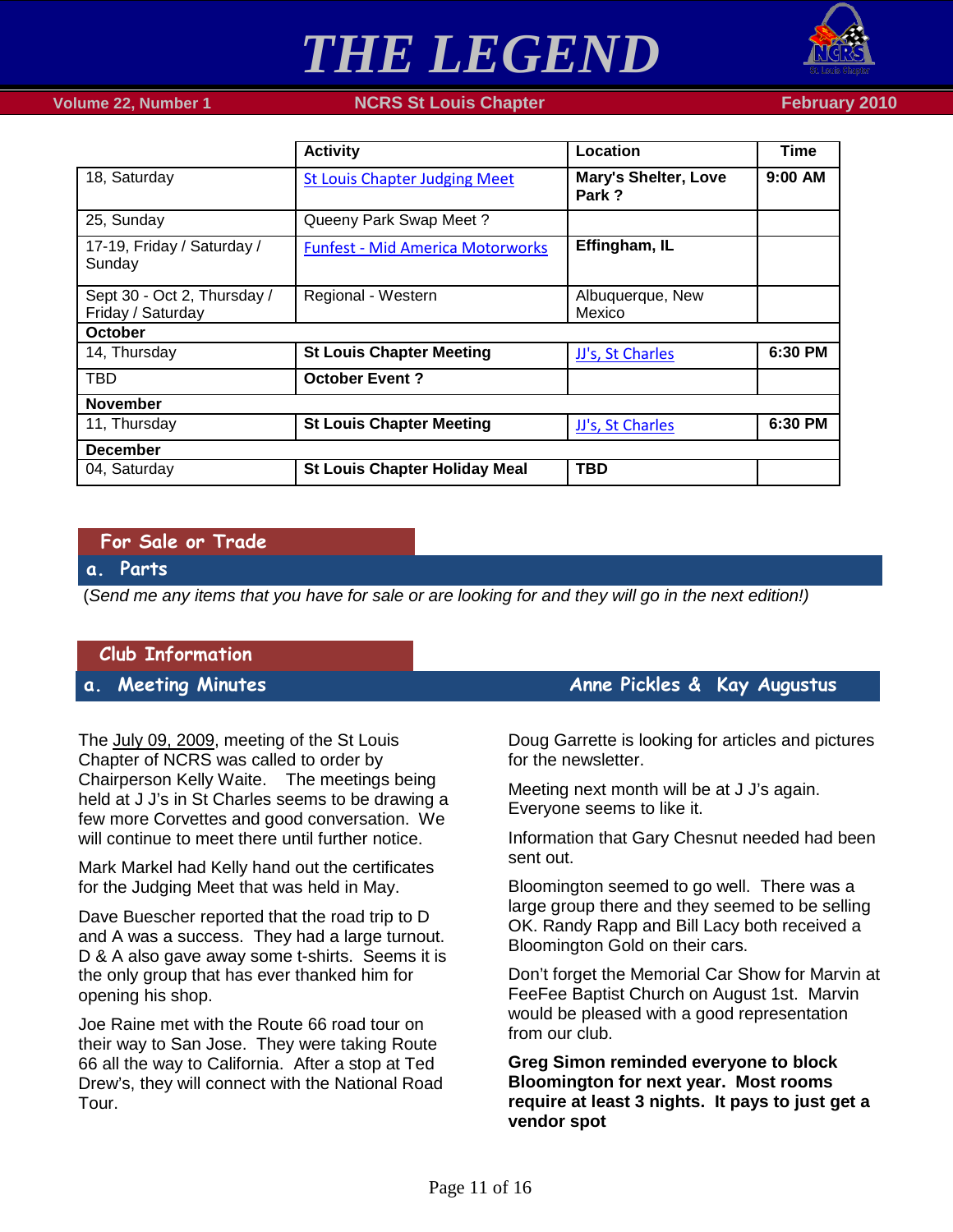

### **Volume 22, Number 1 NCRS St Louis Chapter February 2010**



and then you have your entry tickets as well as a close place to park.

Please remember to bring food for Nurses for Newborns next month. They are in real need because of the economy. Joan will collect it and make sure that it gets taken to them.

50-50 collected \$64.00 and the winner was Dian Lacy…..congratulations.

Meeting adjourned.

\*\*\*\*\*\*\*\*\*\*\*\*\*\*\*\*\*\*\*\*\*\*\*\*\*

The October 8 2009, meeting of the St Louis Chapter of NCRS was called to order by Chairperson Kelly Waite. The meetings being held at J J's in St Charles seems to be drawing a few more Corvettes and good conversation. We will continue to meet there until further notice.

Guests present were Charlie Chase and Bob Harwell. Charlie joined the club bringing along his midyear coupe…64. Bob has a number of Corvettes ranging from a 1962 up to a 2008. Hopefully he will also join the club with his valuable experience with many different years of cars.

Joan Burnett gave her treasurers report of \$5601.28 at the current time. She also reported that the Boston regional was a success and a good time was had by all.

Doug Garrette is looking for something to fill the newsletter with. He needs articles of happenings and some pictures to go with it would be great. Let's help him out. This is a hard job especially if you don't receive any input.

**Joe Raine, Kelly Waite and John Twiehaus checked out the Triumph Grill for possible place to visit. It is a motorcycle museum with bikes** 

from 1920 to 1950. It might be an interesting place to take a ride to sometime.

Don't forget the Hunter Engineering Tour on Halloween. If you need directions, Dave Buescher has copies. Please be there by 8:30AM so that you can check in before the tour.

**Figure 1 Hunter Engineering Tour**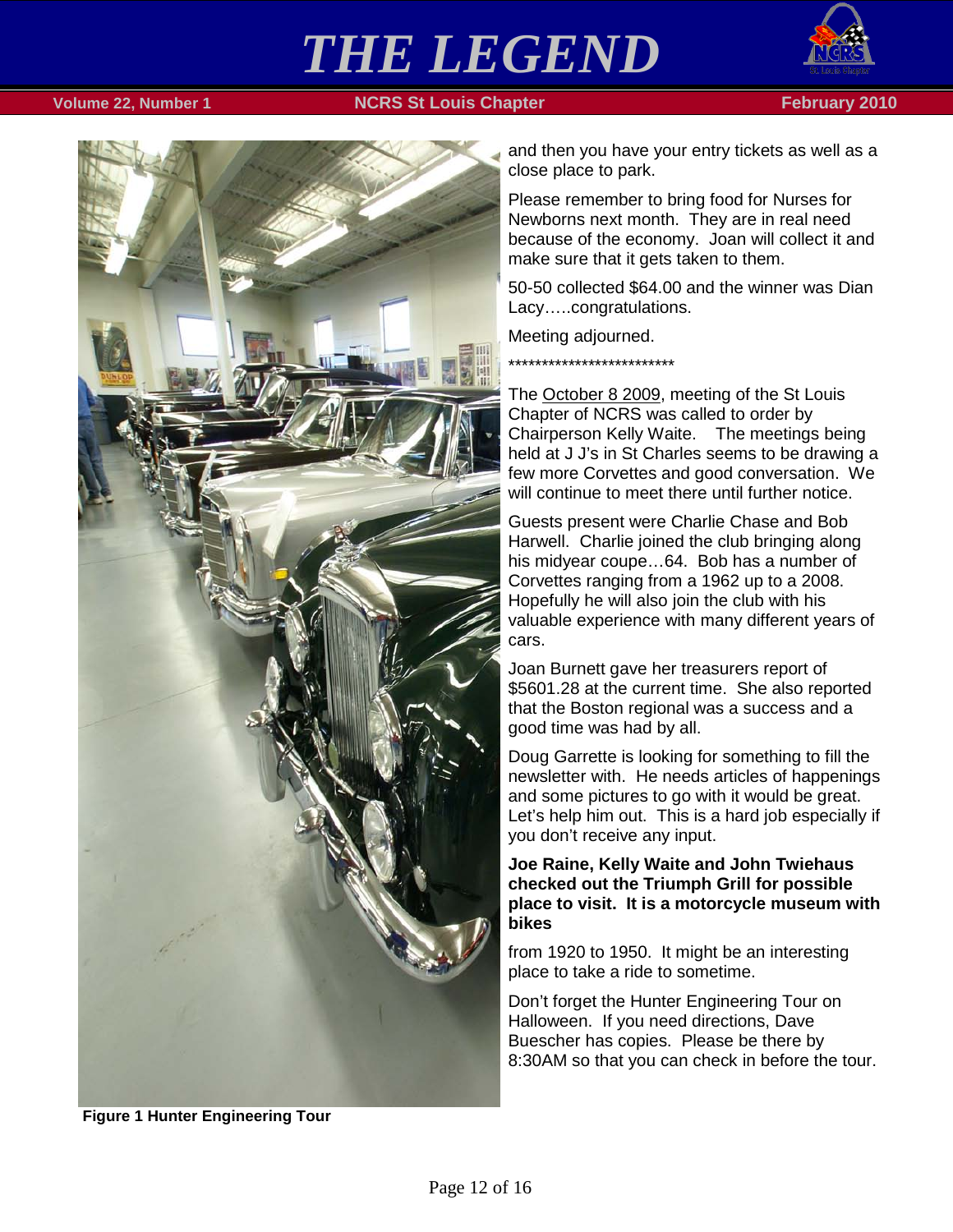

### **Volume 22, Number 1 <b>NGRS St Louis Chapter NGRS 10 February 2010**

We should get matching funds from NCRS National for Nurses for Newborns. If I caught all the numbers correctly, we have given them around \$1300. We will verify this prior to the next meeting.

Don't forget to put your thinking caps on, we need volunteers to run for various offices. Please help us out with this by volunteering if you are willing and no one asks you. Nominations will be held at the November 12th meeting.

The club said our good-bys to Bernie and Connie Myers. They are retiring and heading for Cornville, Arizona. We wish the very best of luck to both of them. They have been a great asset to our club over the years.

Joe Anthes made a motion to adjourn the meeting which was seconded by Jim Augustus.

\*\*\*\*\*\*\*\*\*\*\*\*\*\*\*\*\*\*

The November 12th 2009, meeting of the St Louis Chapter of NCRS was called to order by Chairperson Kelly Waite. The meetings are being held at J J's in St Charles. We will continue to meet there until further notice.

We welcomed Mike Hanley and his wife Reba back into our club. They were members in the past. They have a 1967 350.

Last month's minutes were read by Steve Gissy and approved as read. It was seconded by John Foster.

Dave Buescher reported on the tour of Hunter Engineering. We had a good crowd and everyone was impressed with all the car and engine displays that were there. A lot of work goes into just keeping everything up and running.

Our Christmas get together will be held at J J's on December 4th, 2009 to begin at 6PM with dinner at 7PM. Please bring food or baby needs for Nurses For Newborns. They will be attending our dinner. There was a motion by Denny Marshal and seconded by John Foster to write Nurses For Newborns a check for \$500.00.

Doug Garrette is in need of articles for the newsletter. Something about anyone's car or garage is always enjoyed.

Joan Burnett made a motion to raise the dues for new people to \$25.00 a year and that would include name tag for one person. Motion seconded by Darrell Wilson.

The membership agreed to stay at J J's next year.

Joan Burnett made a motion to stay with Nurses for Newborns next year. Motion was seconded by Kay Augustus.

Wichita, Kansas , has been granted a new chapter (Midway Corvette Club). We discussed inviting them to our next judging meet in April. Will table this for now but discuss it at our next regular meeting.

Mark Markel has asked for some computer help. Recording of a lot of the judging meet information is now being done on line.

Randy Rapp has added a 1968 and 1966 to his collection. Congratulations Randy on your growing family.

Steve Gissy won the 50/50. \$32.00 went to Steve and \$32.00 went to Nurses for Newborns.

John Foster made a motion to adjourn the meeting and it was seconded by Darrell Wilson.

--------------------------------------------------------

### January 14, 2010 Board Meeting

Attendees: Joe Anelle, Mark Markel, Joe Raine, Joan Burnett, Dave Buescher, Jim and Kay Augustus, Kelly Waites, Don & Anne Pickles

Joan Burnett provided copies of a draft events calendar for 2010.

Do 2 judging meets in 2010; probably May15th & October 16th. Perhaps limit one meet to cars from our chapter, in order to meet quota for chapter top flight status. A judging school at Joan's garage was tentatively scheduled for March 6.

Charity event at Nurses for Newborns went well last year. Joan will contact them to set up a work date (charity event) for 2010.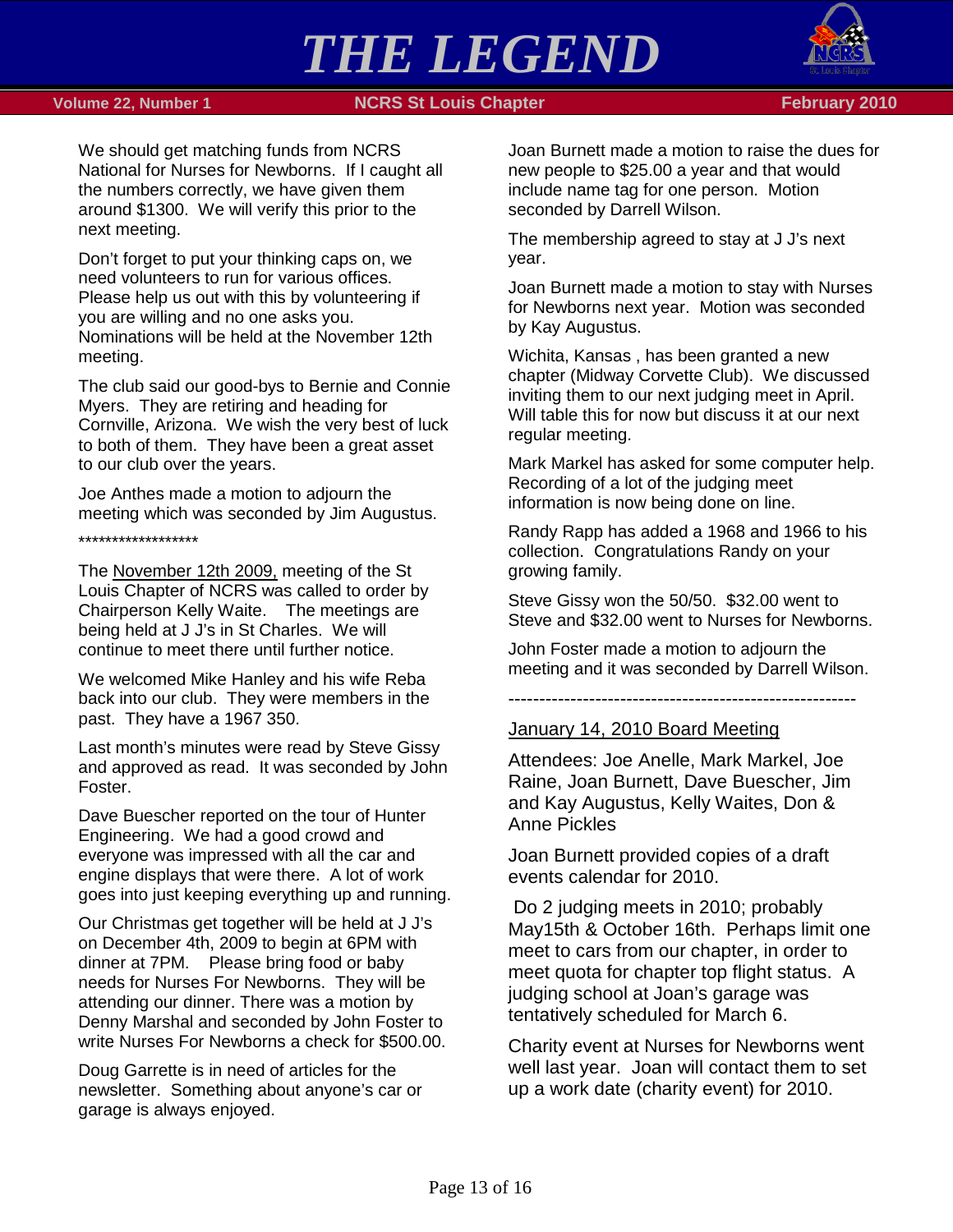

### **Volume 22, Number 1 NCRS St Louis Chapter February 2010**

Joan Burnett gave an overview of financials. The account balance as of December 31, 2009, was \$5105.93. Sixty members have renewed.

Joan Burnett suggested we have a judging event at the planning meeting for the 2011 Regional in Joplin, MO. The new Wichita chapter needs experienced judges to give them knowledge on judging; Kansas City and Tulsa would also provide judges. Joan will contact the other chapters to schedule the planning meeting. We would drive down on Friday, do the judging (in morning) and planning meeting (in afternoon) on Saturday, and come back on Sunday. Tentative dates are April 9-11, April 23-25, or April 30-May 2.

The newsletter was discussed. To retain chapter top flight status, we need to publish quarterly. We need to provide articles to Doug. Photos of events would be nice, also. It was suggested that we put a notice in the newsletter asking people to publicize activities members may be interested in attending (NOT limited to club activities). The newsletter should include meeting minutes for the past quarter, but also include a listing of activities in the upcoming quarter. Need to publish on a timely basis.

It was also mentioned that our listing in the Driveline still has John Foster as President, and needs to be corrected.

Dave suggested we have teams of two or more persons, rather than a single person, for duties such as events. That way more ideas would be brought up.

The 'good' and the 'bad' from last year were discussed. (More good comments were made than bad, fortunately.)

Meeting was adjourned, followed by regular chapter meeting.

\*\*\*\*\*\*\*\*\*\*\*\*\*\*\*\*\*\*\*\*\*\*\*\*\*\*\*\*\*\*\*\*\*\*\*\*\*\*\*\*\*

The first meeting of the year of the St Louis Chapter of NCRS was held on January 14, 2010 at JJ's restaurant in St Charles, Mo.

The meeting was called to order by chairperson Kelly Waite .

The minutes were read by Secretary Anne Pickles and approved as read by John Foster. Treasurer Joan Burnett gave the year end balance of \$5105.93. There are 62 members renewed at this time and 1 removal as they decided not to renew.

Doug Garrette is not available at this time for a report but he is looking for articles for the newsletter. He will be getting it out hopefully be the next meeting. He would love information on anything that would be of interest to the membership.

Don Pickles reported nothing new at this time.

Mark Markel announced the two judging meets for the new year. One will be held in May and the other will be held in October. Specific dates will be announced as the park is confirmed. He would also like to have some input as to who in the club has a car to be judged this year. Randy Rapp has two that he would like to get judged.

Dave Buescher is looking for some new ideas on a road trip. One suggestion was to return to Tom Greene's early October for the foliage. He will pursue this.

The membership determined that all liked JJ's for out meetings and the turnout seems to be doing good. Therefore, we will continue to meet here. The group from Illinois seemed to agree that it was not a terrible distance for them and that they also would like to stay at JJ's.

The November meeting did not have a quorum, so ballots were sent out by Joan with the renewal notices. They were tallied by Joan and the results were: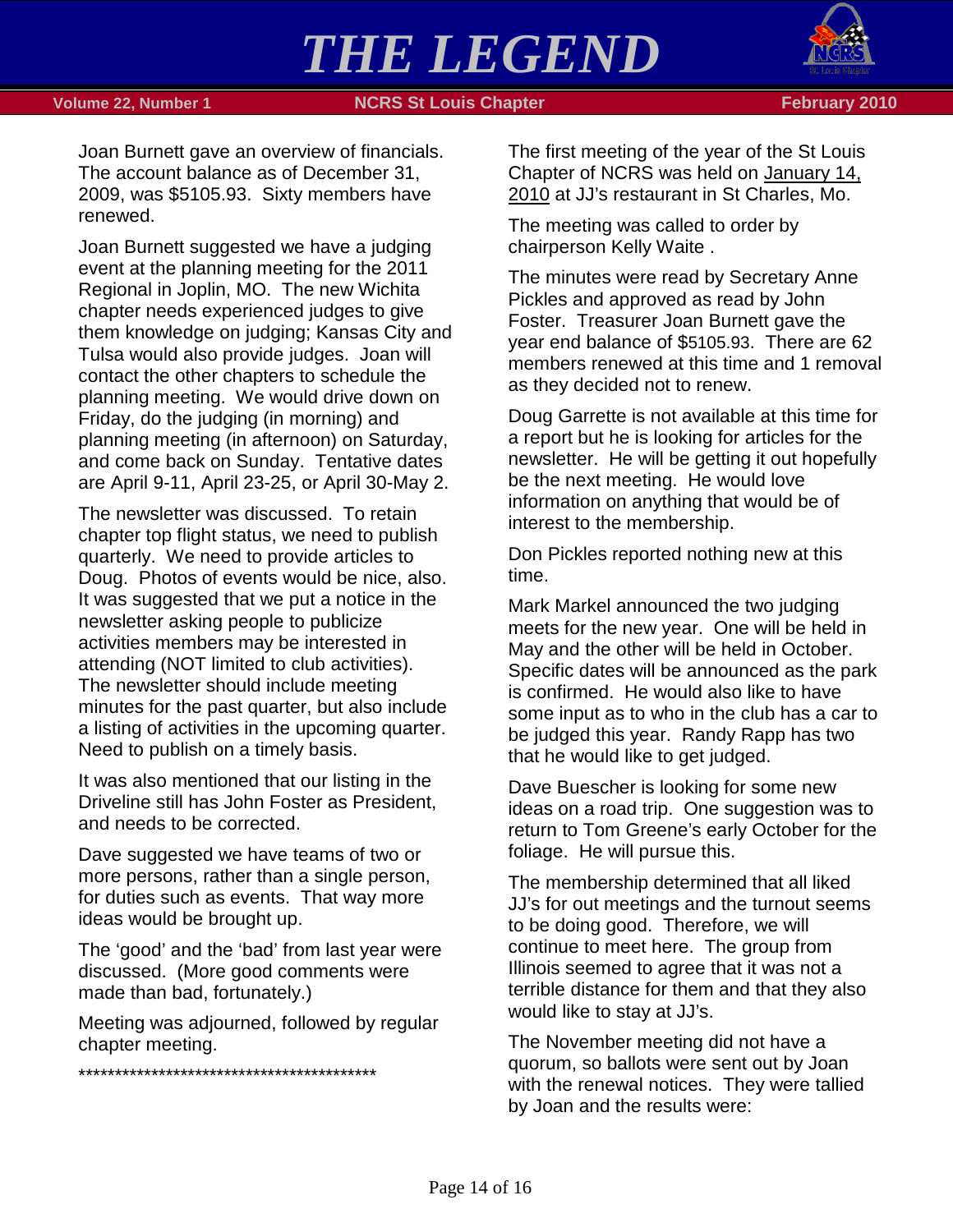

 **Volume 22, Number 1 NCRS St Louis Chapter February 2010**



| 2010 St Louis NCRS Officers |               |  |  |
|-----------------------------|---------------|--|--|
| Chairperson                 | Kelly Waite   |  |  |
| <b>Vice Chairperson</b>     | Don Pickles   |  |  |
| Treasurer                   | Joan Burnett  |  |  |
| Secretary                   | Kay Augustus  |  |  |
| <b>Events Chairperson</b>   | Dave Buescher |  |  |
| <b>Judging Chairperson</b>  | Mark Markel   |  |  |
| 2010 Board Members          |               |  |  |
| Joe Anelle                  | 3rd year      |  |  |
|                             |               |  |  |

Joan Burnett was appointed chairperson of the NCRS Foundation at the last National Board Meeting. She gave the awards out to John Foster – emerald level and Jim and Kay Augustus – ruby level.

Joan will also be updating membership on where the 2011 Regional stands. She is trying to set up a planning meeting with the other chapters involved. We would meet in Joplin so that everyone would be able to see the facilities.

50/50 drawing was won by Dian Lacy. \$36 for her and the same for Nurses for Newborns.

Motion to adjourn by Don Pickles and seconded by Joe Raine.

Respectfully Submitted,

Kay Augustus

### <span id="page-14-0"></span>**b. Editors Note Doug Garrette**

Joe Raine 2nd year

Jim Augustus 1st year

The newsletter and web page are great ways to keep everyone in the club current on our latest activities. We are working hard to keep them up to date. The next edition of *The Legend* is planned for November. Please send in your articles by 15 October.

Our web page [\(http://stlouisncrs.org/\)](http://stlouisncrs.org/) and newsletter are available for posting classified ads for those parts that you no longer need. Ads for any model year Corvette to buy, sell, or trade are free NCRS members.

Commercial advertising is also available for the newsletter (includes a link on our web page). All ads will be included in four consecutive newsletters.

### **Classified Ads:**

• Free for members – 50 words or less

• \$10 for non-members

### **Commercial Advertising:**

- Full Page \$75
- $\frac{1}{2}$  Page \$50

• Business Card size - \$25

Order your club shirt. They are available in Small, Medium, Large, X-Large, XX-Large and XXX-Large. Contact Cherie Garrette at (314 971-1373) or [dgarrette@charter.net](mailto:dgarrette@charter.net) for your order (\$25 per shirt)



Feel free to drop me a note if you have any suggestions for improving our newsletter or webpage [\(dc.garrette@gmail.com\)](mailto:dc.garrette@gmail.com) I want to hear from you!